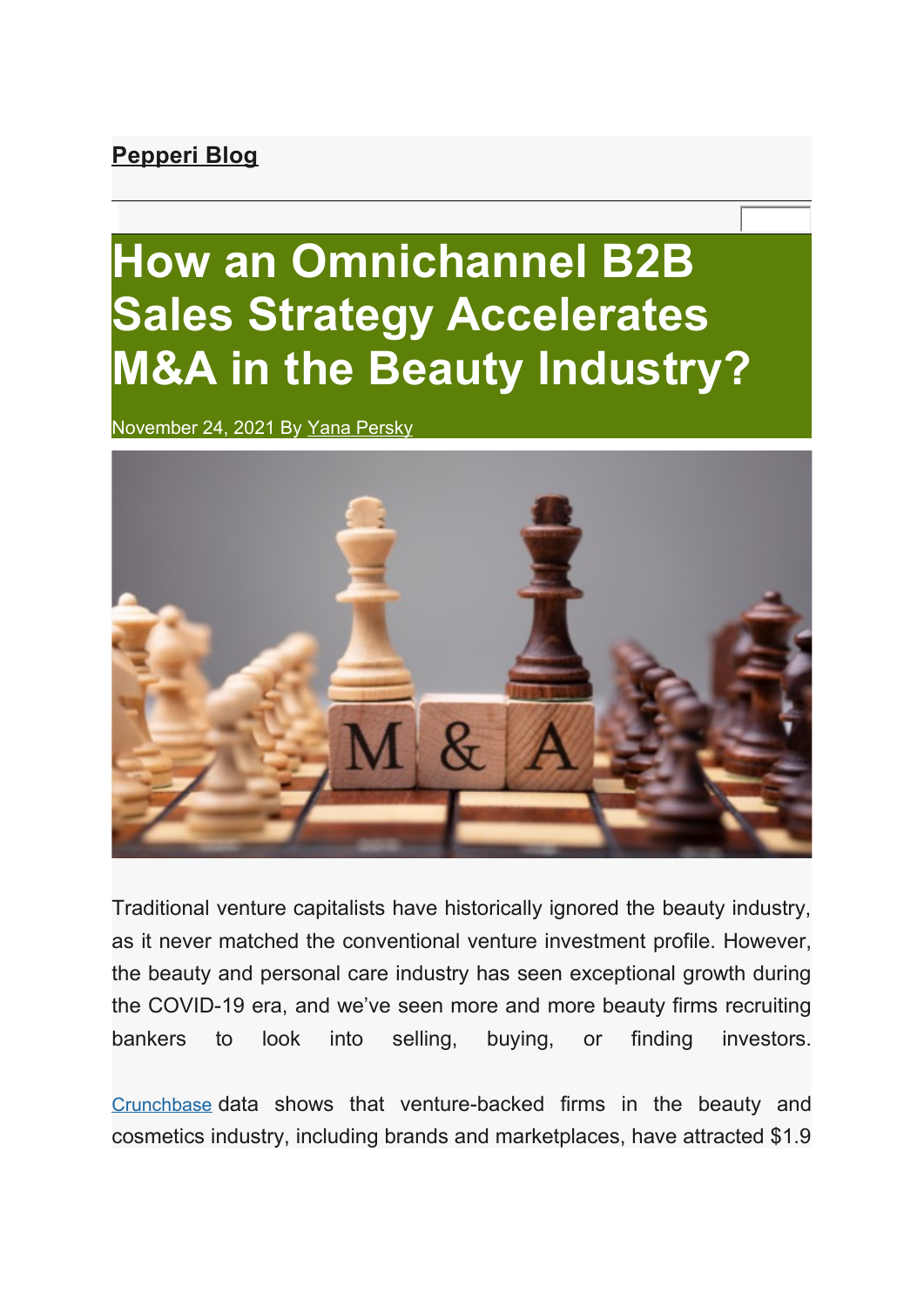bn in capital in over 150 deals so far this year, as opposed to \$2.1 bn in 250 deals in 2020.



With 30 deals in Q2'21, the beauty care M&A volume has now returned to pre-pandemic levels. These figures reflect a 3.4% increase from Q1'21, a massive 50% increase from pandemic-ravaged Q2'20, and a 15% increase from pre-pandemic Q1'20.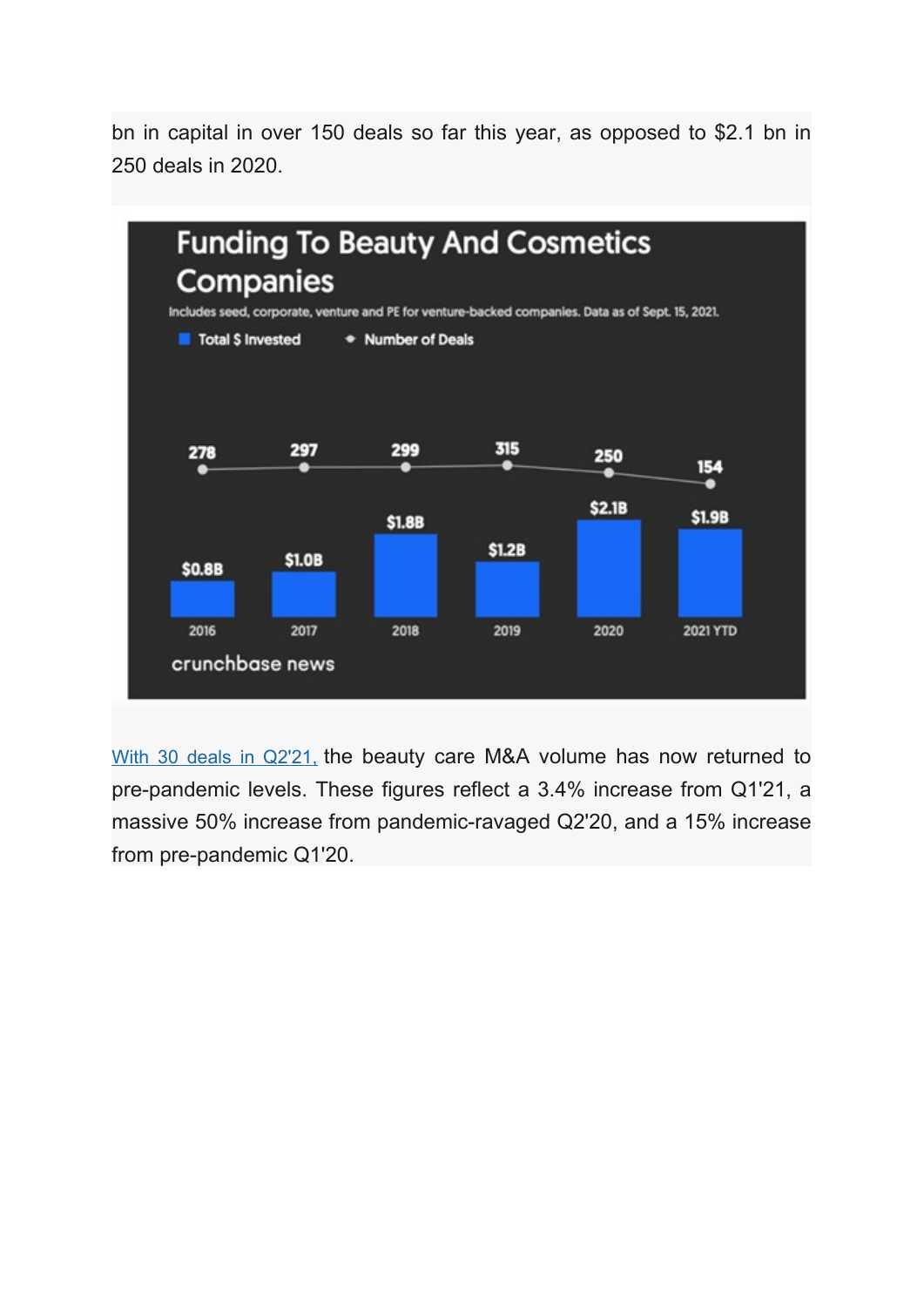

The beauty M&A market witnessed a number of multibillion-dollar beauty transactions, notably Estée Lauder Cos. Inc.'s acquisition of the remaining shares of Deciem, the parent company of The Ordinary, Shiseido's sale of its personal care business to CVC Capital and Unilever's \$2 billion acquisition of DTC skincare brand Paula's Choice.

Direct-to-consumer (DTC) brands were doing particularly well during pandemic, as online shopping for makeup has become more common. However, they realize it's not a sustainable business over a long time and build their future growth strategy around offline sales channels.

According to Mckinsey, pre-Covid in-store shopping contributed for up to 85% of beauty-product purchases in most major beauty-industry markets, with some variance by subcategory. Even the most tech-sayyy millennials and Gen Z-ers made nearly 60% of their purchases in stores.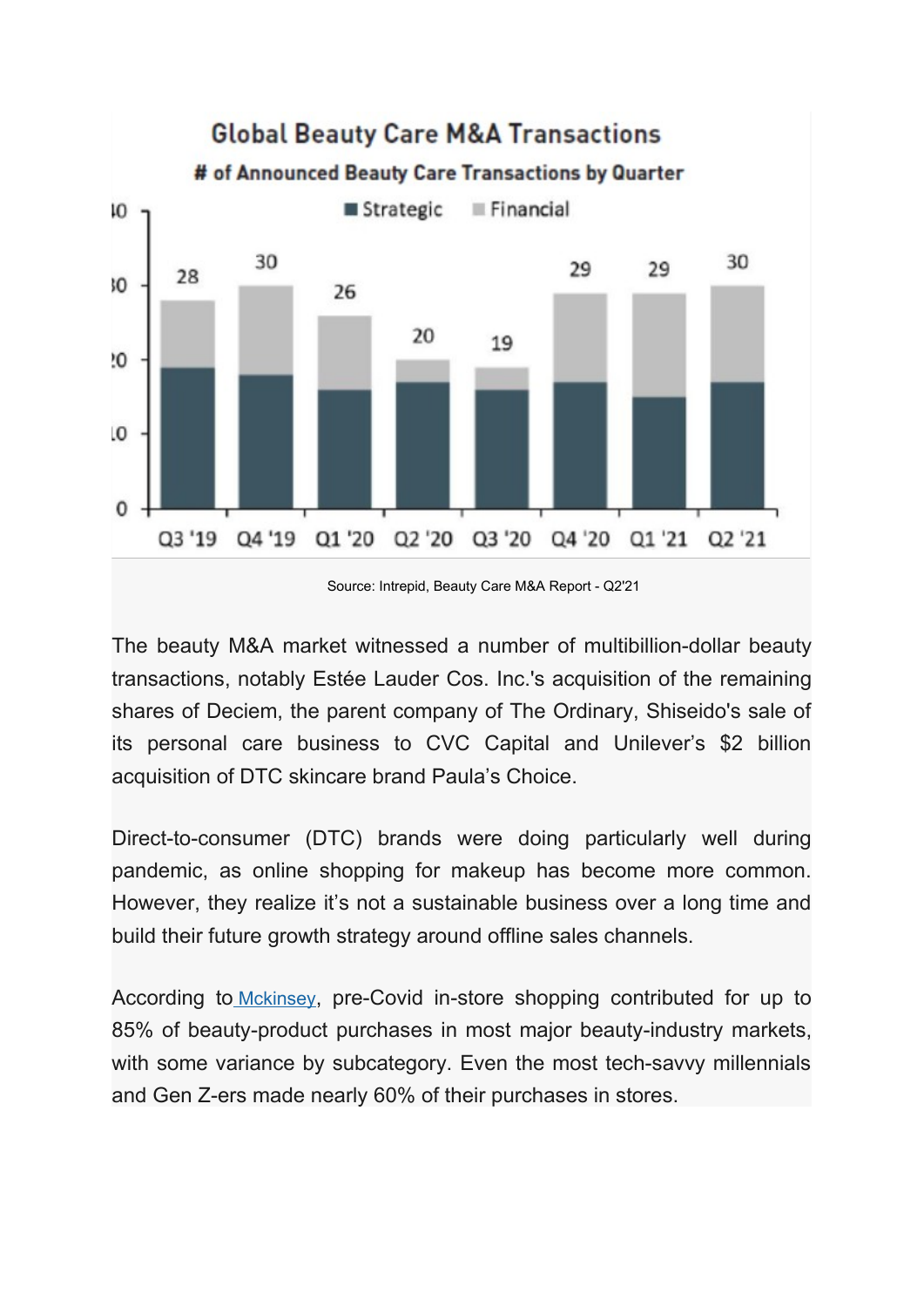

Shopping habits, by age group, % of respondents'

Source: McKinsey New Age of the Consumer Generational Survey 2019

Online sales weren't enough to offset in-store purchases, but certain categories experienced significant spikes. The Health, Beauty and Personal Care June 2021 report forecasts that online shopping of beauty sales will grow from 20% in 2021 to 26.8% in 2026. These numbers bring us back to the pre-Covid period and call DTC brands to look for other distribution channels if they want to perform.

Historically, organizations that have purchased or merged with others have done so to create synergies, but more recent "digital" deals have a completely different nature. The acquiring business seeks out technologies or capabilities that it does not already have. The rise in digital deals suggests that many large companies are realizing that organic growth will not be sufficient to compete with a sky-rocketing rise of B2B marketplaces.

The necessity to prevent Amazon Business and other B2B marketplaces from gaining a dominant position, future growth opportunities, and accumulating market share at the expense of established beauty distributors, has disrupted the old B2B value chain. The emergence of B2B marketplaces encouraged B2B beauty brands to modernize – and ultimately embrace their digital transformation.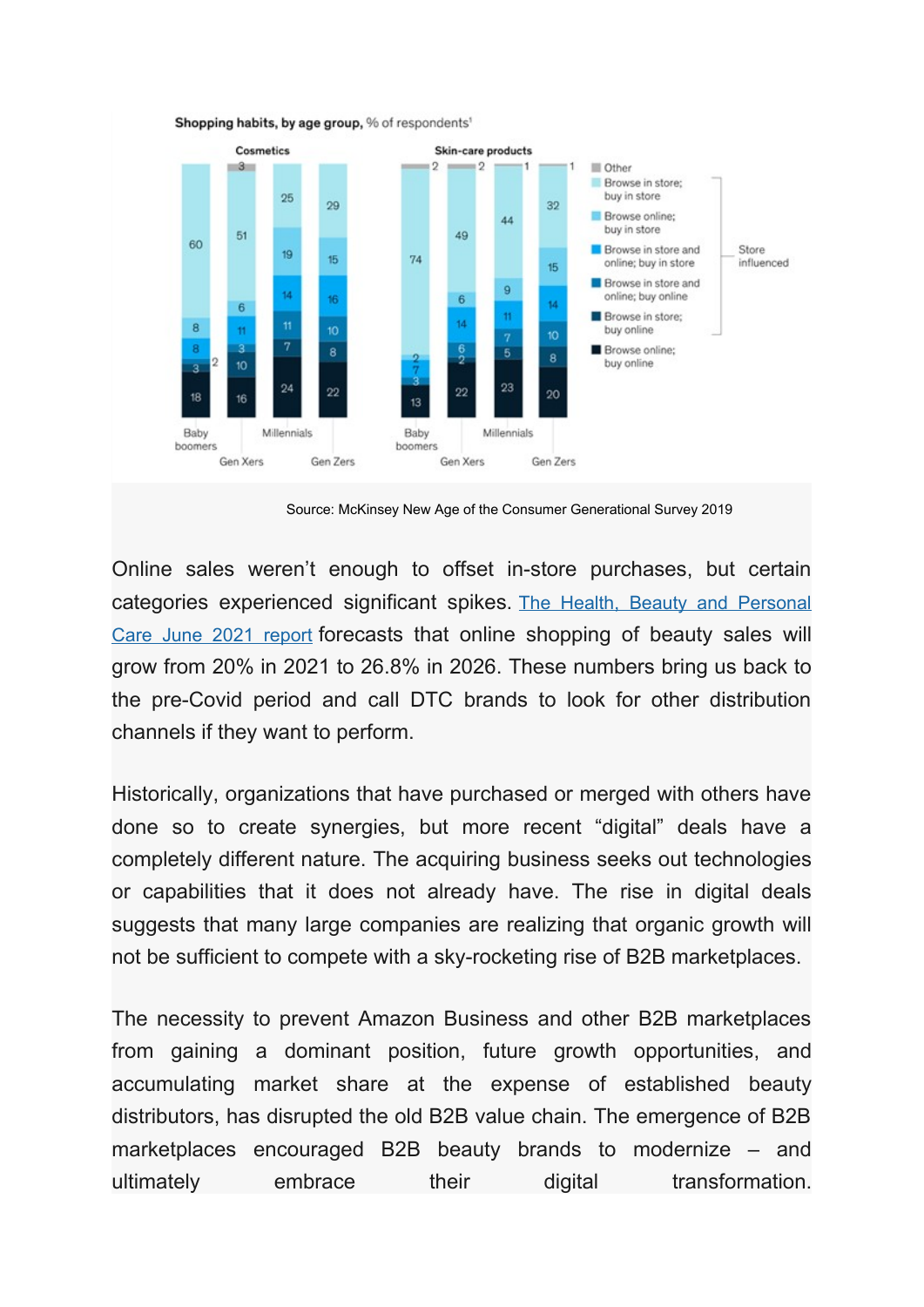Many beauty companies believe the digital transformation required to satisfy their rising buyers needs is simply too difficult. It necessitates a significant investment in new technology which can be daunting for newlyfounded brands or businesses that have struggled to make modest changes over time.

This transition has resulted in two distinct scenarios for beauty manufacturers and distributors to sell. If they decide they don't have the time or inclination to reinvent and update their businesses, there is a bigger chance they sell at a reduced value.

On the other hand, businesses that have capitalized on these new B2B purchasing habits, invested in technology to satisfy the modern buyer, see significant growth and improved margins, become an attractive target for larger beauty distributors.

To develop digital competence and expertise in a short period of time requires selecting the right technological partner. Looking ahead, if you're considering a beauty M&A strategy, it's critical to not only be engaged in high-performing or under-served areas, but also to rely on technology, such as an omnichannel B2B sales platform, to expand and turn your growth into profitability.

To avoid your consumers wasting time and money on buying and tracking orders across several channels, the best B2B omnichannel platform must be flexible enough to make changes to fit your changing business needs, and respond to the difficulties of selling across all channels. This contains information on product and service delivery dates, order process tracking, and automated customer notifications. Whether a customer interacts with a field sales rep, a call-in center, a mobile app, or your website - your platform should be the single source of information across all channels, giving a consistent buying experience.